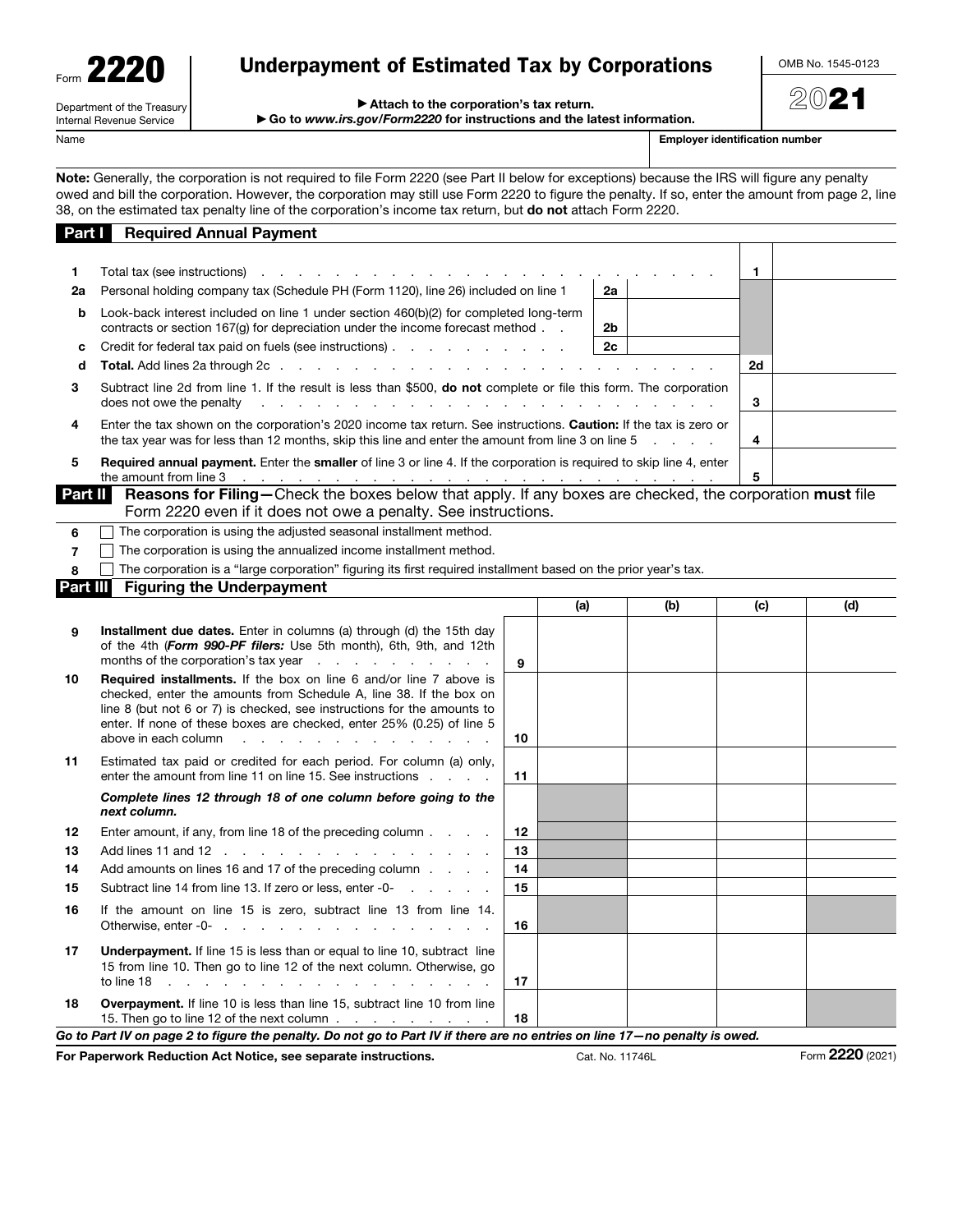#### Form 2220 (2021) Page  $2$

| Part IV | <b>Figuring the Penalty</b>                                                                                                                                                                                                                                                                                                                                                                      |    |                    |     |     |     |
|---------|--------------------------------------------------------------------------------------------------------------------------------------------------------------------------------------------------------------------------------------------------------------------------------------------------------------------------------------------------------------------------------------------------|----|--------------------|-----|-----|-----|
|         |                                                                                                                                                                                                                                                                                                                                                                                                  |    | (a)                | (b) | (c) | (d) |
| 19      | Enter the date of payment or the 15th day of the 4th month after<br>the close of the tax year, whichever is earlier. (C corporations with<br>tax years ending June 30 and S corporations: Use 3rd month<br>instead of 4th month. Form 990-PF and Form 990-T filers: Use 5th<br>month instead of 4th month.) See instructions                                                                     | 19 |                    |     |     |     |
| 20      | Number of days from due date of installment on line 9 to the date<br>shown on line $19 \cdot 11 \cdot 11 \cdot 11 \cdot 11$                                                                                                                                                                                                                                                                      | 20 |                    |     |     |     |
| 21      | Number of days on line 20 after 4/15/2021 and before 7/1/2021                                                                                                                                                                                                                                                                                                                                    | 21 |                    |     |     |     |
| 22      | Number of days on line 21<br>Underpayment on line 17 x<br>365<br>$\times$ 3% (0.03)                                                                                                                                                                                                                                                                                                              | 22 | 1\$                | \$  | \$  | \$  |
| 23      | Number of days on line 20 after 6/30/2021 and before 10/1/2021                                                                                                                                                                                                                                                                                                                                   | 23 |                    |     |     |     |
| 24      | Number of days on line 23<br>Underpayment on line 17 x<br>365<br>$\times$ 3% (0.03)                                                                                                                                                                                                                                                                                                              | 24 | 1\$                | \$  | \$  | \$  |
| 25      | Number of days on line 20 after 9/30/2021 and before 1/1/2022                                                                                                                                                                                                                                                                                                                                    | 25 |                    |     |     |     |
| 26      | Number of days on line 25<br>365<br>$\times$ 3% (0.03)<br>Underpayment on line 17 $\times$                                                                                                                                                                                                                                                                                                       | 26 | 1\$                | \$  | \$  | \$  |
| 27      | Number of days on line 20 after 12/31/2021 and before 4/1/2022                                                                                                                                                                                                                                                                                                                                   | 27 |                    |     |     |     |
| 28      | Number of days on line 27<br>Underpayment on line 17 $\times$<br>365<br>$\times$ 3% (0.03)                                                                                                                                                                                                                                                                                                       | 28 | \$                 | \$  | \$  | \$  |
| 29      | Number of days on line 20 after 3/31/2022 and before 7/1/2022                                                                                                                                                                                                                                                                                                                                    | 29 |                    |     |     |     |
| 30      | Number of days on line 29<br>365<br>$\times$ *%<br>Underpayment on line 17 x                                                                                                                                                                                                                                                                                                                     | 30 | \$                 | \$  | \$  | \$  |
| 31      | Number of days on line 20 after 6/30/2022 and before 10/1/2022                                                                                                                                                                                                                                                                                                                                   | 31 |                    |     |     |     |
| 32      | Number of days on line 31<br>Underpayment on line 17 x<br>365<br>$\times$ *%                                                                                                                                                                                                                                                                                                                     | 32 | \$                 | \$  | \$  | \$  |
| 33      | Number of days on line 20 after 9/30/2022 and before 1/1/2023                                                                                                                                                                                                                                                                                                                                    | 33 |                    |     |     |     |
| 34      | Number of days on line 33<br>365<br>$\times$ *%<br>Underpayment on line $17 \times$                                                                                                                                                                                                                                                                                                              | 34 | \$                 | \$  | \$  | \$  |
| 35      | Number of days on line 20 after 12/31/2022 and before 3/16/2023                                                                                                                                                                                                                                                                                                                                  | 35 |                    |     |     |     |
| 36      | Number of days on line 35<br>$\times$ *%<br>Underpayment on line $17 \times$<br>365                                                                                                                                                                                                                                                                                                              | 36 | \$                 | \$  | \$  | \$  |
| 37      | Add lines 22, 24, 26, 28, 30, 32, 34, and 36<br>$\sim$ $\sim$ $\sim$                                                                                                                                                                                                                                                                                                                             | 37 | $\vert \mathsf{s}$ | \$  | \$  | \$  |
| 38      | Penalty. Add columns (a) through (d) of line 37. Enter the total here and on Form 1120, line 34; or the comparable<br>line for other income tax returns.<br>والمعاون والمناور والمناور والمعاون والمناور والمناور والمناور والمناور والمناور والمناور<br>*Use the penalty interest rate for each calendar quarter, which the IRS will determine during the first month in the preceding quarter. |    |                    |     | 38  | 1\$ |

These rates are published quarterly in an IRS News Release and in a revenue ruling in the Internal Revenue Bulletin. To obtain this information on the Internet, access the IRS website at *www.irs.gov*. You can also call 1-800-829-4933 to get interest rate information.

Form 2220 (2021)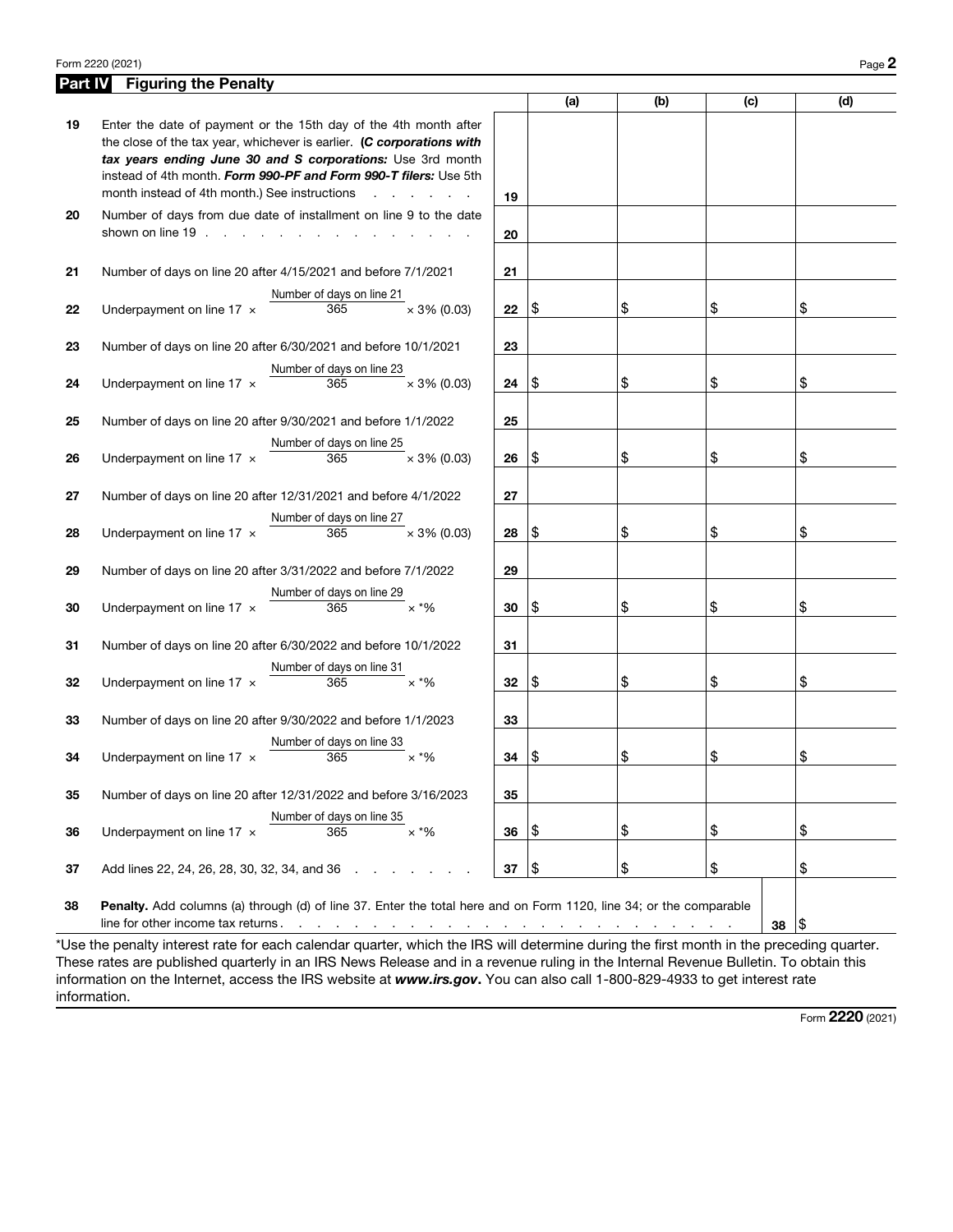### Schedule A Adjusted Seasonal Installment Method and Annualized Income Installment Method See instructions.

Form 1120-S filers: *For lines 1, 2, 3, and 21, "taxable income" refers to excess net passive income or the amount on which tax is imposed under section 1374(a), whichever applies.*

|     |                                                                                                                                                                   |                 | (a)            | (b)            | (c)            | (d)             |
|-----|-------------------------------------------------------------------------------------------------------------------------------------------------------------------|-----------------|----------------|----------------|----------------|-----------------|
| 1   | Enter taxable income for the following periods.                                                                                                                   |                 | First 3 months | First 5 months | First 8 months | First 11 months |
| a   | Tax year beginning in 2018<br>and a series and a series                                                                                                           | 1a              |                |                |                |                 |
| b   | Tax year beginning in 2019<br>and the state of the state of the state of                                                                                          | 1 <sub>b</sub>  |                |                |                |                 |
| c   | Tax year beginning in 2020<br>and the company of the company of                                                                                                   | 1 <sub>c</sub>  |                |                |                |                 |
| 2   | Enter taxable income for each period for the tax year beginning in<br>2021. See the instructions for the treatment of extraordinary items                         | $\overline{2}$  |                |                |                |                 |
| 3   | Enter taxable income for the following periods.                                                                                                                   |                 | First 4 months | First 6 months | First 9 months | Entire year     |
| a   | Tax year beginning in 2018<br>and the contract of the contract of                                                                                                 | 3a              |                |                |                |                 |
| b   | Tax year beginning in 2019<br>the contract of the contract of the contract of                                                                                     | 3b              |                |                |                |                 |
| c   | Tax year beginning in 2020<br>design and a state of the state of the                                                                                              | 3 <sub>c</sub>  |                |                |                |                 |
| 4   | Divide the amount in each column on line 1a by the amount in<br>column (d) on line 3a<br>and the state of the state of the state                                  | 4               |                |                |                |                 |
| 5   | Divide the amount in each column on line 1b by the amount in<br>and the contract of the contract of the<br>column (d) on line 3b                                  | 5               |                |                |                |                 |
| 6   | Divide the amount in each column on line 1c by the amount in<br>column (d) on line 3c<br>and a series of the contract of the con-                                 | 6               |                |                |                |                 |
| 7   | Add lines 4 through 6<br>the contract of the contract of the contract of the contract of the contract of the contract of the contract of                          | $\overline{7}$  |                |                |                |                 |
| 8   | Divide line 7 by 3.0 $\ldots$ $\ldots$ $\ldots$ $\ldots$ $\ldots$ $\ldots$ $\ldots$                                                                               | 8               |                |                |                |                 |
| 9а  | Divide line 2 by line 8<br>the contract of the contract of the contract of                                                                                        | 9a              |                |                |                |                 |
| b   | Extraordinary items (see instructions)                                                                                                                            | 9b              |                |                |                |                 |
| c   | Add lines 9a and 9b.                                                                                                                                              | 9c              |                |                |                |                 |
| 10  | Figure the tax on the amount on line 9c using the instructions<br>for Form 1120, Schedule J, line 2, or comparable line of<br>corporation's return                | 10              |                |                |                |                 |
| 11a | Divide the amount in columns (a) through (c) on line 3a by the<br>amount in column (d) on line $3a$ $\ldots$ $\ldots$ $\ldots$ $\ldots$                           | 11a             |                |                |                |                 |
| b   | Divide the amount in columns (a) through (c) on line 3b by the<br>amount in column (d) on line $3b$                                                               | 11 <sub>b</sub> |                |                |                |                 |
| c   | Divide the amount in columns (a) through (c) on line 3c by the<br>amount in column (d) on line $3c$                                                               | 11c             |                |                |                |                 |
| 12  | Add lines 11a through 11c.                                                                                                                                        | 12              |                |                |                |                 |
| 13  | Divide line 12 by 3.0 $\ldots$ $\ldots$ $\ldots$ $\ldots$ $\ldots$ $\ldots$ $\ldots$                                                                              | 13              |                |                |                |                 |
| 14  | Multiply the amount in columns (a) through (c) of line 10 by<br>columns (a) through (c) of line 13. In column (d), enter the<br>amount from line 10, column $(d)$ | 14              |                |                |                |                 |
| 15  | Enter any alternative minimum tax (trusts only) for each payment<br>period. See instructions<br>the contract of the contract of the con-                          | 15              |                |                |                |                 |
| 16  | Enter any other taxes for each payment period. See instructions                                                                                                   | 16              |                |                |                |                 |
| 17  | Add lines 14 through 16<br>and the company of the company of the                                                                                                  | 17              |                |                |                |                 |
| 18  | For each period, enter the same type of credits as allowed on<br>Form 2220, lines 1 and 2c. See instructions                                                      | 18              |                |                |                |                 |
| 19  | Total tax after credits. Subtract line 18 from line 17. If zero or                                                                                                | 19              |                |                |                |                 |

Form 2220 (2021)